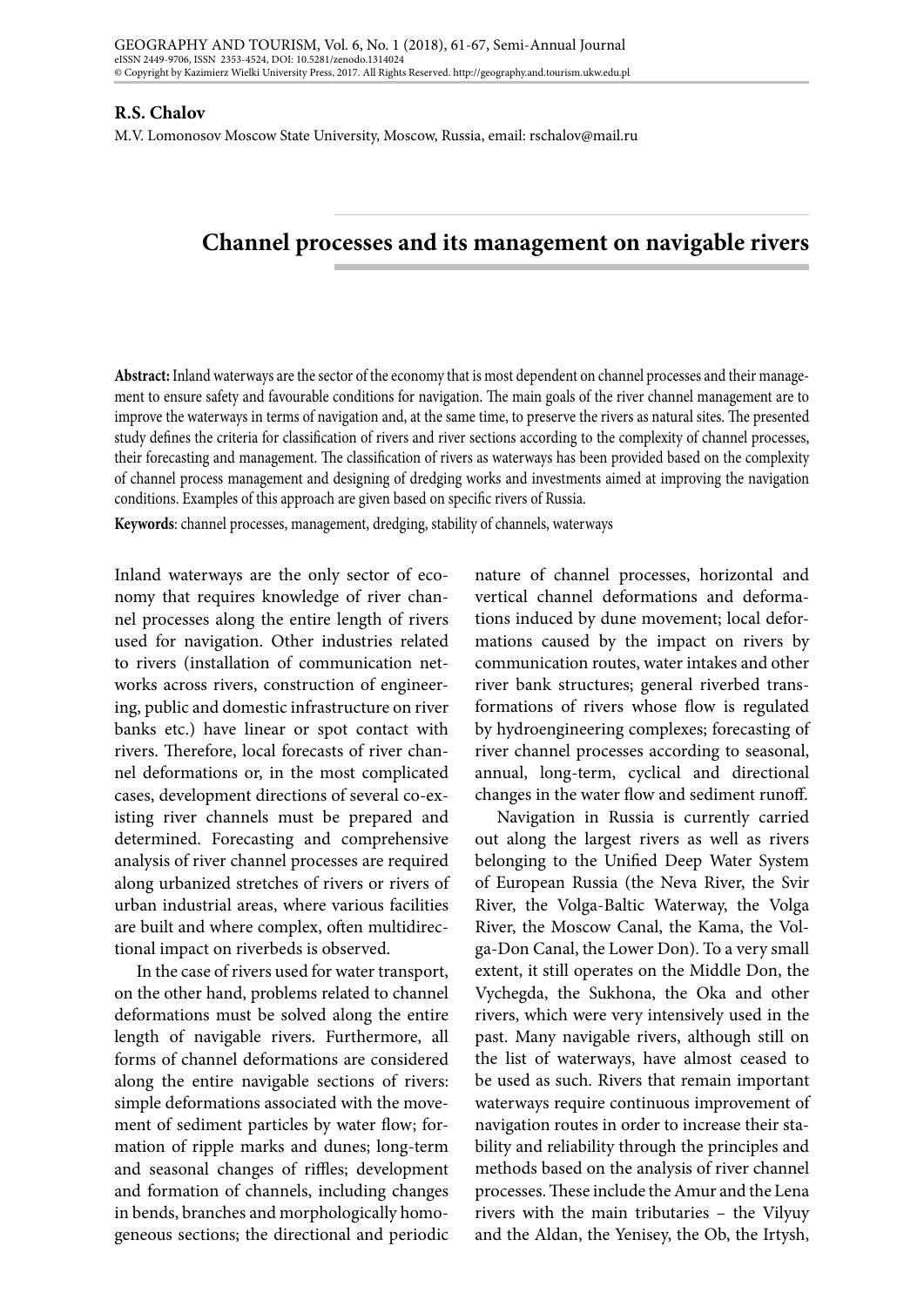and some of their tributaries, the Lower Volga and the Volga between the Nizhny Novgorod hydroelectric complex and the Cheboksary reservoir, the Pechora, the Northern Dvina (without their tributaries). However, the navigation on these rivers has become less intensive compared to the 1970s and the 1980s. In many cases, the survival of water transport on these rivers is determined by the fact that rivers are transformed into mining facilities, i.e. quarries – sand and gravel mixture are extracted as a construction material and water transport is used for both extraction and transportation of the extracted material. This situation has developed in Russia in recent decades, even though the country has a huge river network that could serve (and served in the past) as the most important means of communication.

Management of channel processes, aimed at improving the navigation conditions, is one of the oldest types of the economic exploitation of rivers. Waterways with straight or slightly curved course were created in Western Europe, and in order to maintain and increase their depth at low water levels, special structures were built, which limit and constrict channels up to two or three times. As a result of this approach, many rivers have been transformed into channels for water and sediment transport. In pre-revolutionary Russia, the Dniester, the Neman and some other rivers in the west of the country underwent a similar transformation (these rivers are now outside the borders of Russia). In Russia, and later in the Soviet Union and again in Russia, another method of improving the navigation conditions was adopted – dredging through riffles, including the creation of permanent trenches, which ensures the most comprehensive management of channel processes, using the excavated material dumps as alluvial guiding facilities. In fact, engineering structures improving the navigation were used on Russian rivers only in combination with dredging to enhance the positive effect of dredged trenches, to prevent sediment accumulation, to stimulate the processes of riverbed erosion in shallow river reaches, and to partially block the non-navigable river branches. Only in some cases (the Oka, the Moscow river, the Lower Don and the upper Sukhona), low dams equipped with floodgates were built to improve

the navigation conditions and to raise the water levels in low-water seasons.

The management of channel processes consists in the artificial impact on river channels to reduce or prevent adverse effects of river channel processes, the use of natural positive trends in the development of riverbeds in the way desirable for life and activity of people. The objective of such river management is to satisfy the needs of water users in the most complete way, while preserving rivers as natural sites, minimizing possible negative effects related to their use and transformation by man. This method of management represents a system of organisational, technical, and regulatory actions aimed at stabilising the riverbeds. The stability and safety of riverbeds are improved by hydrobiological methods, which take into account the resources of rivers, including water, soil and minerals, as well as the exploitation of rivers as waterways, the location of communication routes across the rivers and of any infrastructures related to the development of riverine areas. Hydrotechnical activities related to water transport should be designed in such a way as to take into account the development trends in channel deformations, long-term and seasonal regimes, the impact of transformations of adjacent channels, planned river channel changes within morphologically homogeneous areas and the relationship between them (Chalov, 2017).

The management of channel processes consists of: 1) artificial impact on the riverbed, resulting in the processes of a given trend; 2) allowing for the main regularities in the river channel processes, which includes, on the one hand, the maximum protection of riverbeds as natural sites and, on the other, the achievement of planned objectives with the least damage to the environment; 3) consolidation of the riverbed shape in the optimal position for the maximum efficiency of operation; 4) carrying out compensatory measures to prevent undesirable consequences of river regulation, which require forecasting of the riverbed development under human impact conditions; 5) management of impacts on the riverbed exerted by other water users and operating agencies. Exploitation of rivers as communication routes, consolidation or improvement of waterways should take into account constant changes in the condi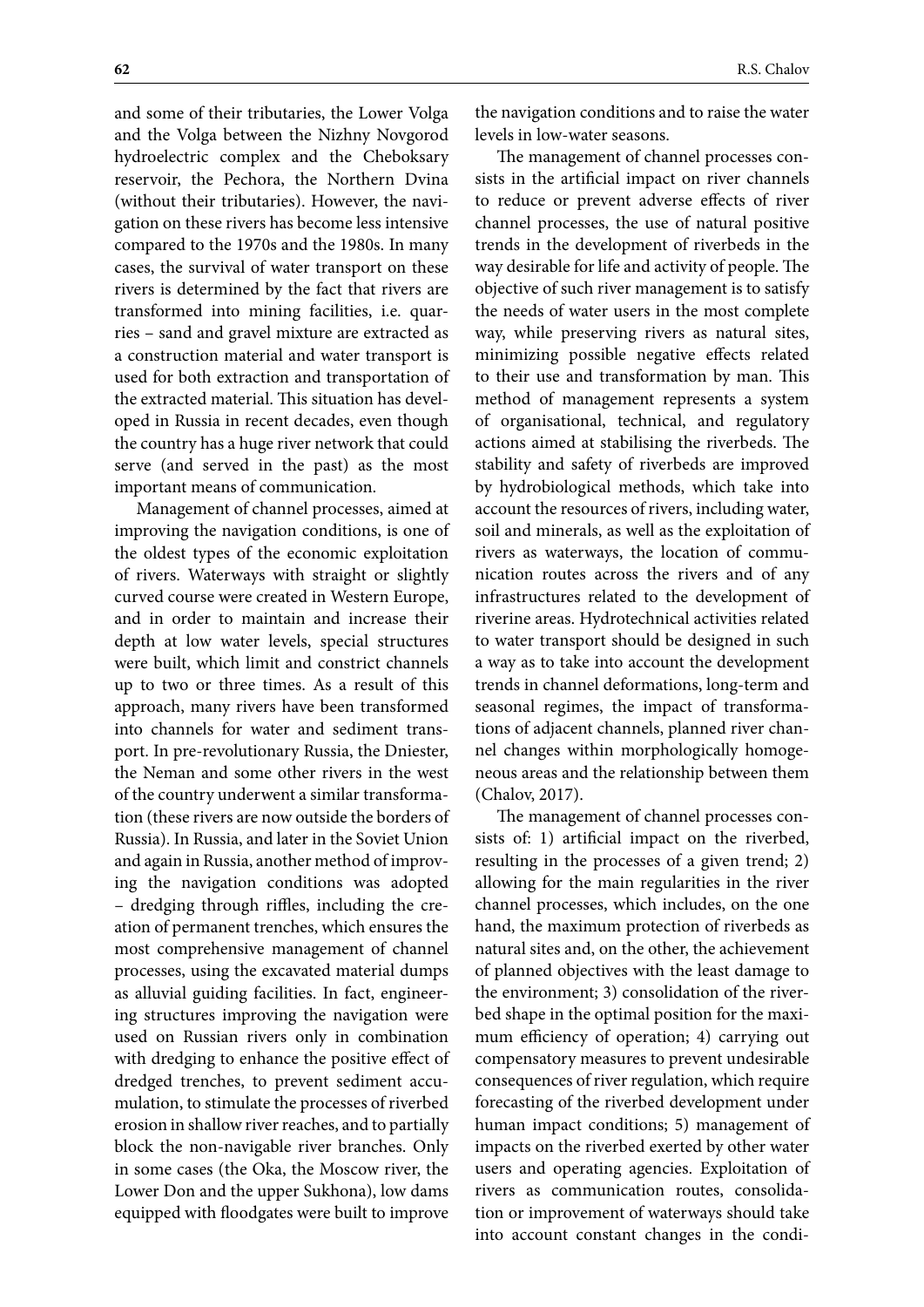tions under which riverbeds are formed, due to which some river sections are almost safe for navigation, while others require riverbed regulation to ensure the reliability of a waterway, dredging and other engineering works, sometimes on a large scale. Methodological guidelines and guidelines for the inclusion of river channel processes have been developed as a tool for maintaining the navigation capacity of waterways. However, in the case of longterm planning of water management, dredging and other engineering works, it is equally important to classify river sections according to the complexity of channel deformations, their intensity and threat to the economic infrastructure on river banks. To complete the required information, sections of rivers can be classified based on the complexity of river channel processes, their characteristics, and the channel reorganisation regimes. This in turn facilitates the planning of activities that support the management of channel processes. Classification of river sections according to navigation conditions, determined by river channel processes and their manifestations, and possibilities of their improvement defines the criteria by which it is possible to assess the complexity and threat of river channel processes, their complexity in river development, and the structure of measures ensuring the reliability of engineering infrastructures and activities i.e. the complexity of channel process management. The classification of river sections according to the complexity of channel process management is based on a system of indicators characterising: 1) the stability of the channel and the intensity of channel deformations; 2) morphodynamic riverbed types; 3) morphometric characteristics of the channel; 4) conditions for the channel-forming discharges; 5) distribution and behaviour of riffles, the nature of the channel favouring the formation of riffles or pools; 6) distribution and morphology of the floodplain, together with flood characteristics; 7) riverbank erosion rates and the erosion-line length; 8) prevalence of certain forms of bends, branches, meander bars and other forms of the riverbed; 9) direction and intensity of vertical channel deformations; 10) the rate of slope processes on rocky banks (landslides, talus); 11) fragmentation of river valley slopes by the network of ravines

and the presence of debris cones covering the

main riverbed, while in mountain rivers – the impact of mudflows along tributaries of the main rivers; 12) technogenic impact; 13) the extent of human-induced channel changes; 14) assessment of predicted channel deformations.

Each criterion or attribute has certain quantitative (numerical) values or qualitative characteristics (Chalov, 2017), which justify the typological classification of river sections, the amount of work necessary to ensure the safety of investments carried out on a river and the economic feasibility of their implementation. When combined together, they provide a database and a methodical approach to classify river sections according to the conditions of river channel process management, long-term water management, water transport and other types of exploitation of rivers, river basins and mineral resources of rivers. The use of this technique enables the division of rivers into sections based on the complexity of management of channel deformations (Chalov et al., 2016, 2017), the development of an effective system to regulate rivers throughout their length to ensure good navigation conditions and, in the case of urbanised and economically developed areas, also taking into account the needs of other water users. Consequently, a classification of rivers has been developed, which provides for the assessment of the impact exerted by economic activity carried out on rivers and in their basins on the river channel processes (Chalov, 2016).

With regard to the objectives of improving the waterways (maintaining and increasing the guaranteed dimensions) and long-term planning of dredging, the following criteria would suffice: 1) channel stability, intensity and types of channel deformations; 2) the morphodynamic channel type; 3) river runoff; 4) conditions for channel-forming water discharges; 5) location and changes of riffles, assessment of pool or riffle types in the channel. Obviously, the criteria listed above can be applied to other types of economic use of rivers.

According to these criteria, six categories of rivers can be distinguished based on the complexity of the management of channel deformation conditions to ensure normal navigation conditions and to improve the quality of waterways (Table 1). Category I - very high complexity – includes rivers with a totally unstable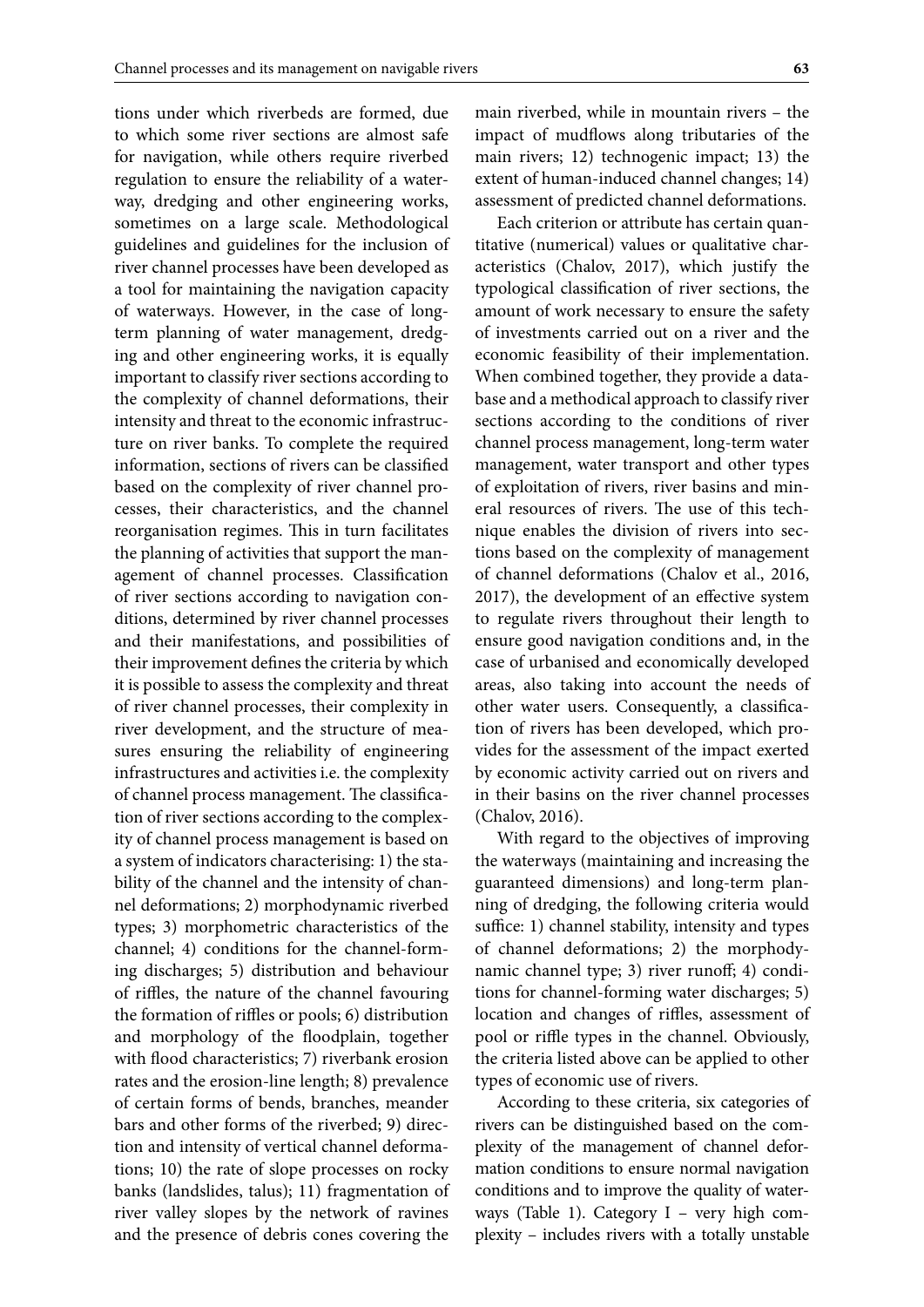riverbed. In Russia, this includes the upper Ob downstream from the confluence of the Biya and the Katun, the middle reaches of the Lena, from Pokrovsk to the mouth of the Aldan river and the lower Lena from the mouth of the Vitim river to the village of Zhigansk, the Northern Dvina between the confluence with the Vychegda and the Vaga, and the lower reaches of the Mezen. These rivers consist of continuous riffles, constantly changing both during each individual trip and from year to year. The management of channel processes is associated with the implementation of capital dredging works, the construction of longitudinal dams, dam dikes and other engineering structures that help to secure the optimal fairway position and the possibility of straightening it. This category of channels is usually branched and is characterized by the presence of riffles along a long section of a river, exceeding hundreds of kilometres. In this section, all types of channels and riffles develop in connection with each other. Therefore, systematic and repeated dredging carried out during the navigation season is necessary.

Rivers of the second category of complexity (high) differ in their typical location and are characterised by a simpler morphology of both the channel and the riffles, as well as greater deformations of the channel. Therefore, despite all the difficulties in channel regulation, this category of rivers gives the opportunity to find the optimal location of the navigable route and the possibility of securing it. Riffles occur regularly, but usually in strictly defined areas. The main morphodynamic type of the channel are adjacent branches, which are characterized by a fairly regular reorganisation.

Leaving aside the assessment of other categories, category VI does not involve any difficulties in managing the channel processes. However, this does not mean that there are no other complications in navigation. Such complications include current movements near rocky banks, rock ridges in riverbeds and headlands along the banks, pebble and gravel sediments and deposits of incised channels.

An important part of the management of channel processes is the prediction of channel deformations. Current, seasonal, long-term and strategic forecasts are prepared, each with a specific time frame and hence the forms and methods regarding the management of channel

process. Forecasts are prepared: 1) for river sections of a considerable length (for the purpose of water transport development, assessment of changes in the channel regime upstream and downstream of reservoirs, the development of riverbed quarries in rivers of urban areas); 2) for different types of river channels – bends, branches or their series (when locations and routes are selected for dredging works aimed at improving navigation conditions); 3) for individual forms of channel relief or elements of riverbed forms – riffles, arms, and specific parts of bends (Chalov, 2015).

Forecasting of channel changes should include: 1) determination of the direction and the rate of changes in the channel; 2) determination of the duration of individual stages and the nature of local deformations; 3) identification of connections between channel deformations and channel forms with the main factors – channel-forming water discharges, channel stability, floodplain structure, flood conditions, the shape and structure of rocky banks, seasonal and long-term fluctuations in water and sediment runoff; 4) identification of periodic, long-term, annual and seasonal deformations, relationships between them and the determinants. Forecasts are prepared for different time intervals: 1) the rate of changes in the channel, its erosion or shallowing, the probability of straightening the bends, development or shallowing of the arms; 2) the directional and long-term (determined by constant factors) or periodic nature of the process; 3) the stage of development of channels and forms of channel relief; 4) consequences of channel deformations for waterway conditions; 5) effectiveness of the recommended engineering works; 6) probability of complications that reduce the effectiveness of channel regulation.

Forecasts and predictive estimates are based on: 1) hydromorphological analysis of channels; 2) construction of *QI* diagrams that allow to estimate the conditions of channel formation depending on changes in the river runoff  $(Q - distance and I - slope)$ ; 3) comparison of various cartographic materials, recording the location of channels at specific time intervals in connection with changes in hydrological characteristics and anthropogenic impacts on rivers (the method of trends); 4) hydromorphometric relationships; 5) calculations according to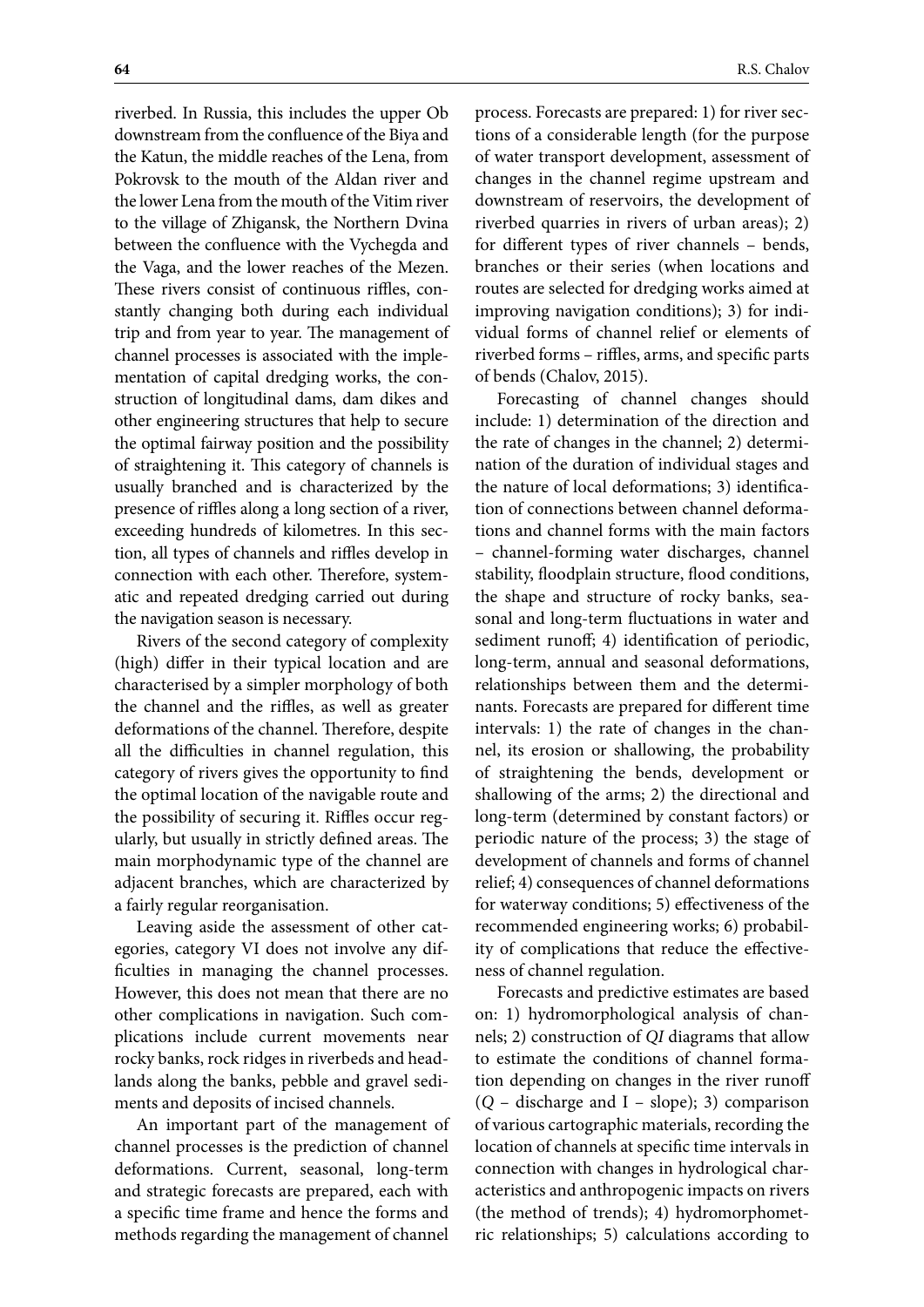|                            | Category of complexity |                                         | Rate of channel |                                                                                                                                                                                                                                  |                                                                                                                     | Riffles and riffle sections                                                                                                                                                                                      |
|----------------------------|------------------------|-----------------------------------------|-----------------|----------------------------------------------------------------------------------------------------------------------------------------------------------------------------------------------------------------------------------|---------------------------------------------------------------------------------------------------------------------|------------------------------------------------------------------------------------------------------------------------------------------------------------------------------------------------------------------|
| Index                      | Name                   | Stability of channel                    | deformations    | Morphological types of channels                                                                                                                                                                                                  | Frequency                                                                                                           | Difficulty for navigation                                                                                                                                                                                        |
|                            | Very high              | Totally unstable, unstable              | Very high       | (parallel arms and alternating branches with<br>straight channel and one-sided branching,<br>located along easily eroded high bank<br>arms and secondary channels),<br>a large number of islands,<br>with landslides<br>Branched | continuous riffle section<br>with prevailing<br>riffles                                                             | lopment of secondary channels<br>iments in secondary channels;<br>and multiple channel changes,<br>Very high, complex seasonal<br>rapid accumulation of sed-<br>annual and repeated deve-<br>throughout the year |
| $\Box$                     | High                   | Semistable                              | High            | merous meander bars arranged in a cheque-<br>secondary arms); straight channel with nu-<br>Branched (adjacent, single channel with<br>red pattern                                                                                | forms, occurring in repetitive<br>riffles associated with channel<br>sequence                                       | High; regular dredging                                                                                                                                                                                           |
| $\Box$                     | Increased              | Semistable, relatively stable Increased |                 | widenings or chequered pattern of meander<br>straight in floodplains, with local channel<br>Bends with local widenings;<br>bars                                                                                                  | pool sections and elongated<br>Riffles and riffle sections,<br>alternate with<br>pools                              | Average                                                                                                                                                                                                          |
| $\geq$                     | Moderate               | Relatively stable                       | Weak            | Bends; straight channel and single branches<br>along a stable (rocky) bank; forced bends                                                                                                                                         | Rare riffles in places of bran-<br>ching or confluence of arms,<br>at bends of meanders and<br>irregular rocky bank | Average                                                                                                                                                                                                          |
| $\triangleright$           | Low                    | Stable                                  | Minor           | channel, straight sections in the branching<br>Meandering, i.a. in the branches of flood-<br>plain-channel, branching and bifurcate<br>channel arms                                                                              | Single riffles                                                                                                      | Low                                                                                                                                                                                                              |
| $\overline{\triangledown}$ | None                   | Completely stable                       | No deformations | Incised, in erosion-resistant banks                                                                                                                                                                                              | None                                                                                                                | currents flowing close to the<br>ted with bedrock outcrops,<br>Difficulties can be associa-<br>banks                                                                                                             |

Table 1. Characteristics of channels with different categories of complexity in the management of channel processes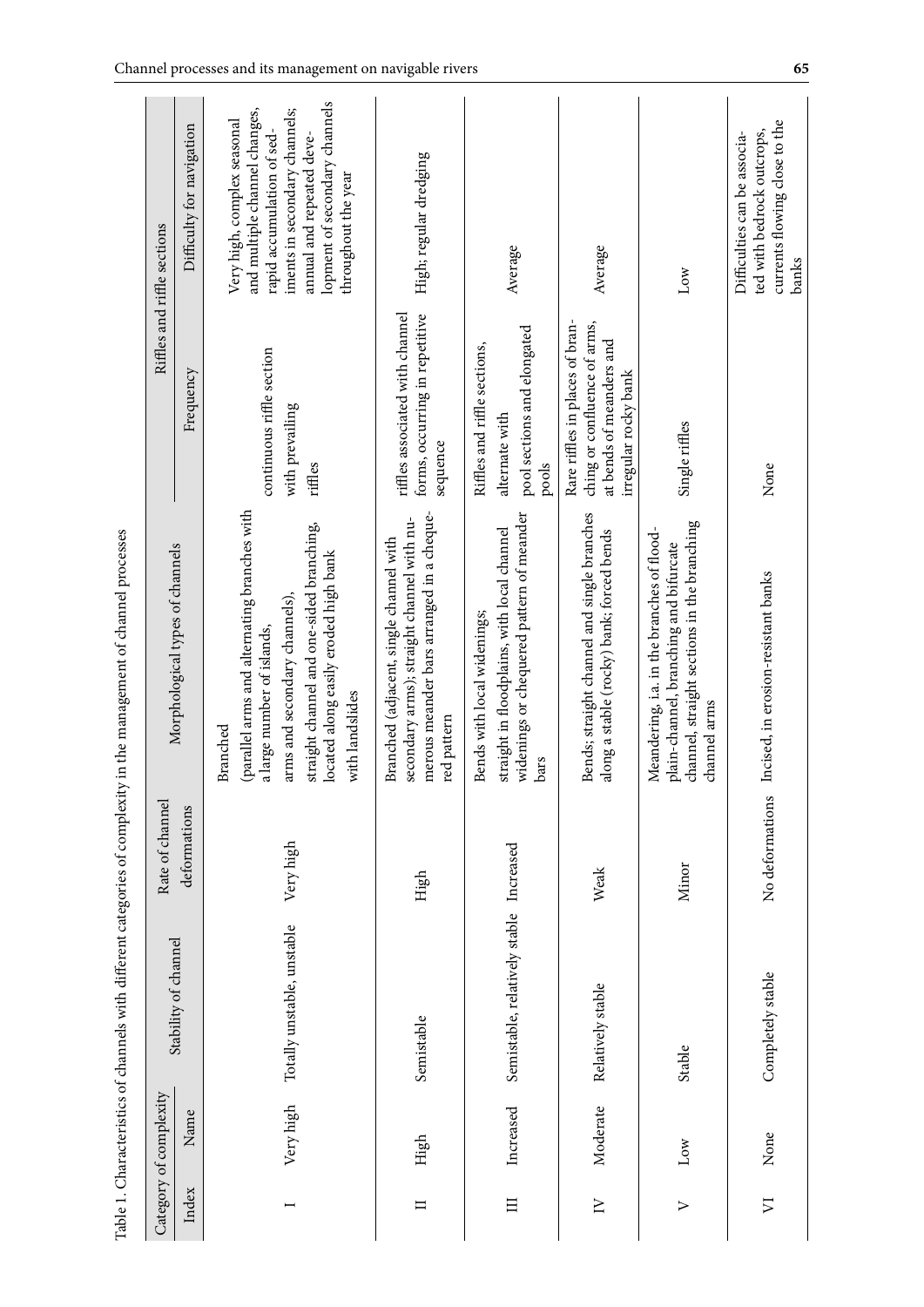empirical formulas; 6) analysis of paleochannels that allows to estimate the former discharges of a river at different stages of channel processes and to extrapolate to a remote perspective depending on the adopted scenario of changes in the natural environment and climate; 7) sediment balance, curves of relationships between discharges and water levels *Q = f*(*H*) or specific levels, other calculation methods. The limits of applicability of these methods are determined under different conditions of management of channel processes. A retrospective analysis of channel changes in the Northern Dvina, the Mezen, the Pechora, the Vychegda, the Lena, and the Ob rivers allowed to establish patterns of their changes in the past in relation to the development of channels, fluctuations in the river runoff, and human impact. It has been found that global changes in the natural environment and climate as well as human impact lead to the transformation of channels and changes in their morphodynamic types. The frequency of these fluctuations should be determined in connection with the corresponding fluctuations in hydrological conditions of rivers. Temporal changes of channel forms determine spatial and temporal variability of methods used in the management of channel processes, and thus depend on the stage of development of channel forms (bends, branches) and major forms of channel relief (riffles), as well as on periodic fluctuations in water and sediment runoff and trends in their changes. In the case of directional changes in the river runoff, these transformations become irreversible. The consideration of such changes in the channel morphodynamic conditions results in different approaches to the design of infrastructure along waterways and the choice of methods used for channel regulation.

Forecasts of changes in channels and riffles, classification of the river according to the intensity and types of channel deformations and defining the principles of management for the purposes of river water transport were carried out for the Ob river (Chalov et al., 2016). The scope of dredging and channel straightening works has been specified for each of the specified sections of the river.

The maximum number of facilitates to ensure the guaranteed depths and their increase was planned for the sections of the Ob river flowing between the selected sites: the Biya and the Katun confluence, the Charysh river mouth, the Aley river mouth (complexity category I), the Novosibirsk hydroelectric complex, and the Tom river mouth (complexity category II). These works include the implementation of a large number of dredged channel sections and the construction of infrastructures improving the conditions of navigation. Dredged sections dominate in the river reaches of category I. Taking into account the forecasts, a radical change in the course of the navigation route is planned in the long term. A large number of dredged sections should be developed from the mouth of the Tom river up to the village of Sosnino (category III) and from Barnaul to Kamen-na-Obi (category IV). In the mouth section of the Aley river – Barnaul (category V), the prevalence of the meandering channel type allows only small-scale dredging within individual riffles. Also, dredging on a small scale is expected in the river sections flowing between the village of Sosnino, the Irtysh river mouth, and the Ob river mouth (category VI). Implementation of the planned water-transport activities will have a positive impact on the use of water intakes, will reduce the risk of accidents on the bridge and pipelines buried in the riverbed, etc.

## **Acknowledgement**

The paper was prepared based on the research (state assignment) of the Department of Land Hydrology and the N. I. Makkaveev Research Laboratory for Soils Erosion and Riverbed Evolution of M.V. Lomonosov Moscow State University, partially supported by RSF project 14-17-001557 (application of parameterisation

in regionalisation of river reaches according to management complexity) and RFBR project 18-05-00457 (recording of river channel processes for regionalisation of rivers according to the management conditions of river channel processes).